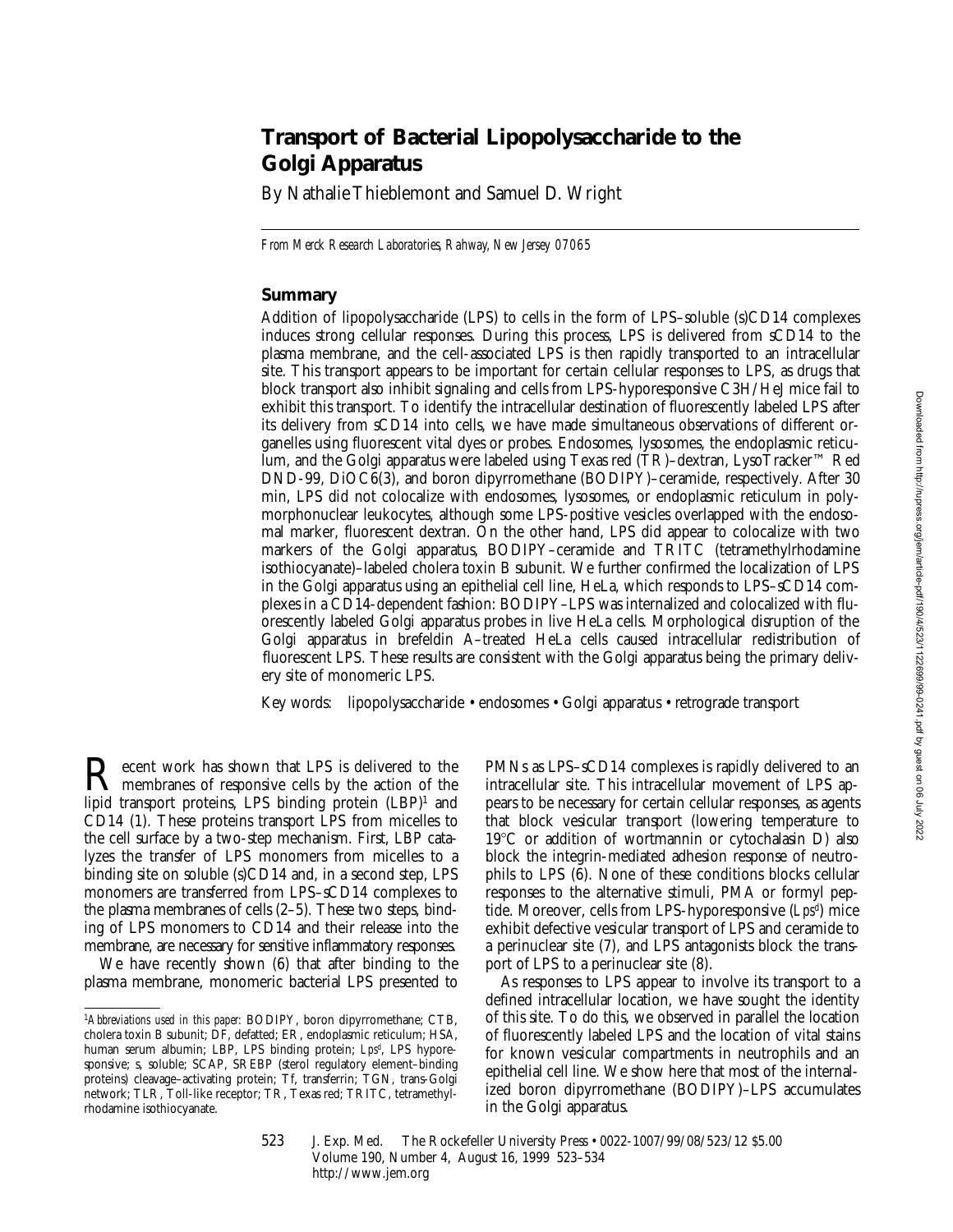

**Figure 1.**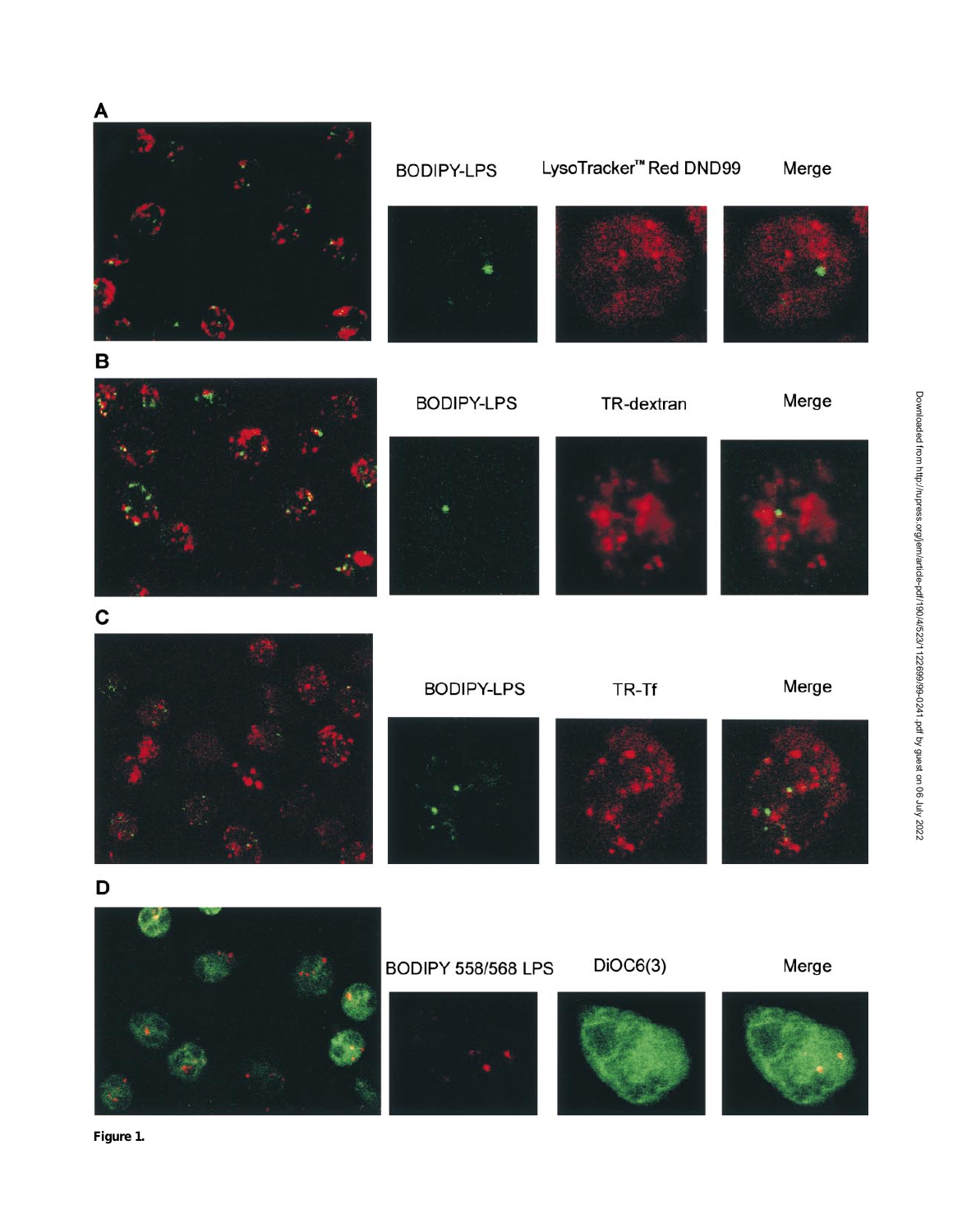

**Figure 1.** *continued*

Downloaded from http://rupress.org/jem/article-pdf/190/4/5231112269999-0241.pdf by guest on 06 July 2022 Downloaded from http://rupress.org/jem/article-pdf/190/4/523/1122699/99-0241.pdf by guest on 06 July 2022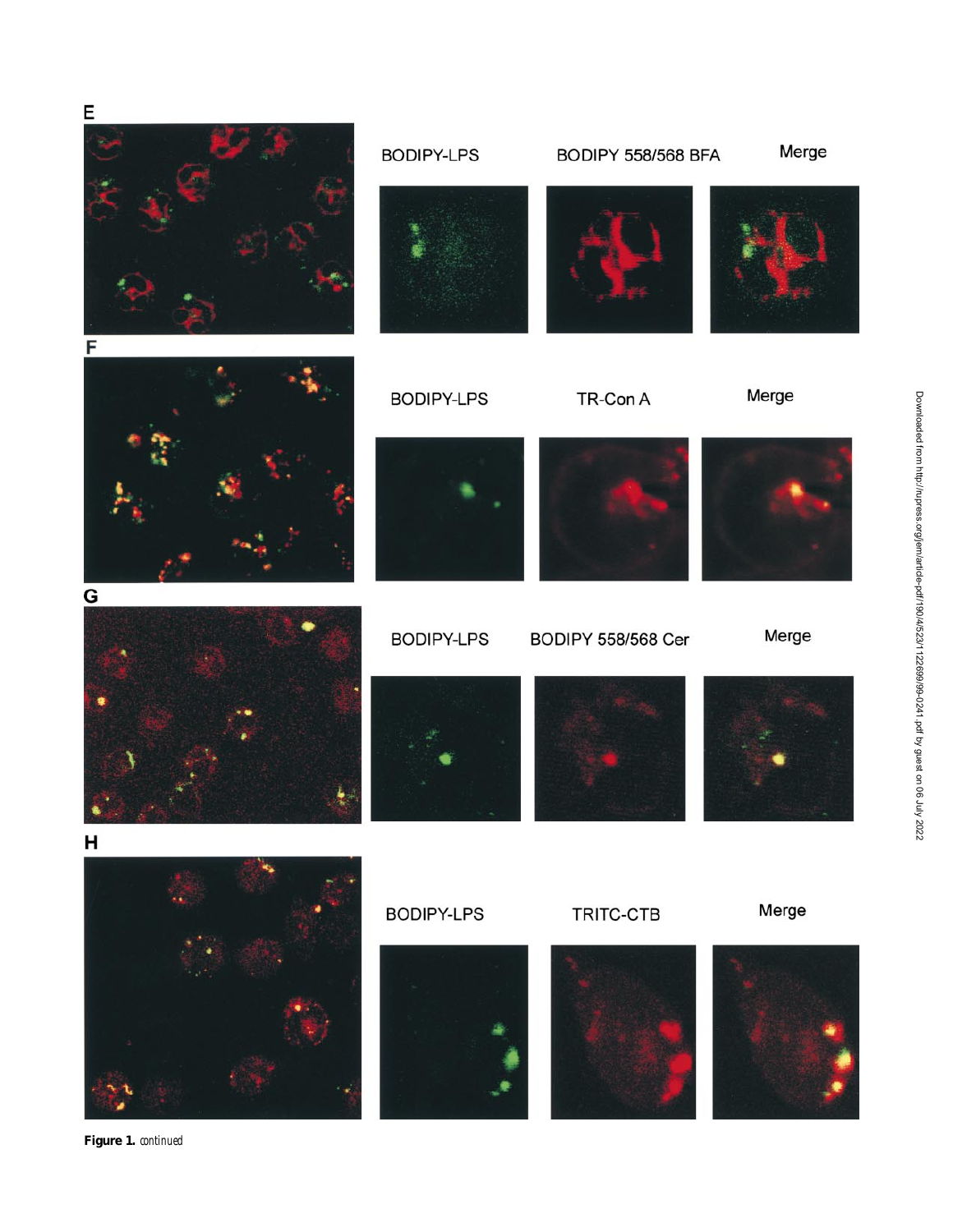## **Materials and Methods**

*Reagents.* Aprotinin, defatted (DF)–BSA, and PMA were purchased from Sigma Chemical Co. Pyrogen-free human serum albumin (HSA) was obtained from Centeon, Armour, and Berring Pharmaceutical Co. TNF- $\alpha$  was purchased from Genzyme Corp. The mAbs used were 26ic (anti-CD14; reference 9), 3C10 (anti-CD14; reference 10), and 44a (anti-CD11b; reference 11), available from American Type Culture Collection (ATCC), and were purified from ascites fluid by chromatography on protein G. The anti-CD14 mAb MY4 was purchased from Coulter Immunology. Dulbecco's PBS, DME, AIM-V serum-free medium, FCS, penicillin, and streptomycin were purchased from BioWhittaker. Brefeldin A (BFA) was purchased from Epicentre Technologies. TRITC-labeled cholera toxin B subunit (TRITC– CTB) and unlabeled LPS from *Salmonella minnesota* R595 (LPS) were purchased from List Biological Labs. LysoTracker™ Red DND-99, BODIPY 558/568–BFA, DiOC6(3), TR–dextran, BODIPY–fluorescein-like (FL) ceramide, BODIPY 558/568 ceramide, TR–Con A, and TR–transferrin (Tf) were purchased from Molecular Probes, Inc.

BODIPY–LPS was prepared using LPS from *S. minnesota* using BODIPY–FL and BODIPY–558/568 amine labeling kits (BODIPY–LPS; Molecular Probes, Inc.) as previously described (12). The ratio of BODIPY/LPS molecules was estimated at 1:5. A 1:1 complex of BODIPY–C5-ceramide with DF–BSA was prepared as described (13). The complex (5  $\mu$ M) was prepared in acid-buffered Eagle's MEM, pH 7.4, without color indicator. Recombinant human sCD14 was purified from conditioned medium of Schneider-2 insect cells transfected with cDNA encoding human CD14 and was provided by Dr. R. Thieringer (Merck Research Laboratories).

To deliver LPS as a monomer, preformed complexes of BODIPY–LPS with sCD14 were used. To prepare LPS–sCD14 complexes, 100  $\mu$ g/ml sCD14 was incubated with 5  $\mu$ g/ml LPS for 16 h at  $37^{\circ}$ C. Previous work has shown that under these conditions, all of the LPS forms stoichiometric complexes with monomeric sCD14 and that these complexes efficiently stimulate cells and deliver LPS to the membrane (2, 5).

*Cells.* Heparinized blood was obtained by venipuncture from human healthy volunteers and PMN were purified on neutrophil isolation medium (Cardinal Associates, Inc.) according to the manufacturer's directions. Cells were suspended in HAP buffer (Dulbecco's PBS with 0.5 mg/ml HSA, 0.3 U/ml aprotinin, and 3 mM glucose). Human epithelial HeLa cell line was obtained from ATCC and were cultured in DME supplemented with 10% heat-inactivated FCS, 100 IU/ml penicillin, and 100  $\mu$ g/ml streptomycin.

*Stimulation and Assay of IL-8 Production.* HeLa cells were plated in 96-well plates at a density of 100,000 cells/well 24 h before stimulation. The cells were washed extensively with AIM-V serum-free medium and then incubated with various stimuli in AIM-V medium containing 0.5 mg/ml of HSA. After 5 h, the supernatants were collected and stored at  $-20^{\circ}$ C. Samples were assayed for the presence of IL-8 using a commercially available human IL-8 ELISA kit (Endogen, Inc.). Results are the mean values of triplicate wells  $\pm$  SEM.

*Confocal Scanning Laser Microscopy.* Purified PMN were washed in HAP buffer and plated on glass microslides (Carlson Scientific, Inc.) for 20 min on ice and then exposed to LPS (100 ng/ml) and fluorescent probes for organelles for 30 min at  $37^{\circ}$ C. LPS was added complexed to sCD14. After the incubation, cells were washed in HAP and examined live by confocal microscopy. HeLa cells (106 cells/ml) were washed in DME containing 0.5 mg/ml HSA, incubated with the fluorescent markers at  $37^{\circ}$ C, and processed for microscopy.

Analysis of BFA treatment was performed using HeLa cells incubated with TRITC–CTB to visualize the Golgi complex. BFA (1  $\mu$ g/ml) was added after labeling of cells for 1 h at 37 °C. Cells were viewed unfixed with a confocal laser scanning system.

Confocal scanning laser microscopy was performed using a Nikon microscope equipped with a  $\times 100$  objective (NA 1.4) and Bio-Rad MRC 600 or MRC 1024 instrumentation. A dual wavelength laser was used to excite green (BODIPY or FITC) and red (BODIPY 558/568, TRITC, or TR) fluorochromes at 488 and 568 nm spectral line of an Ar-Kr laser, respectively. The fluorescence signals from the two fluorochromes were recorded sequentially. Confocal images presented were single optical sections. Images were analyzed using NIH image 1.6 (National Institutes of Health) and LaserSharp (Bio-Rad Labs.) software and were processed for presentation with Adobe Photoshop 3.0 (Adobe Systems, Inc.) and Corel Draw 6.0 (Corel Corp.).

## **Results**

*LPS Does Not Concentrate in Lysosomes.* Lysosomes are acidic vesicles rich in hydrolytic enzymes and represent the site of degradation of extracellular macromolecules internalized by pinocytosis or phagocytosis. It has been shown that LPS aggregates move at least transiently into an acidic intracellular compartment of PMN, and deacylation by acyloxyacyl hydrolase occurs over several hours (14, 15). We have determined if LPS is internalized into lysosomes

**Figure 1.** Intracellular distribution of LPS and organelle markers in neutrophils. Different markers of organelles were incubated with BODIPY–LPS– sCD14 for 30 min at 37°C and processed for microscopy. LPS, visualized in green (A–C, E–H) or in red (D), is concentrated in vesicles or tubules. Optical sections of single fluorescently labeled neutrophils are shown in the smaller panels: left, fluorescence for LPS alone; center, the organelle marker alone; and right, a merged image of both. A merged image of a lower power field is shown in the large panels. (A) Labeling in red of lysosomes with LysoTracker™ Red DND-99 (50 nM) shows lysosomes to be distributed throughout the cytoplasm in a punctate pattern. Merging magnified areas of optical sections of fluorescently double-labeled neutrophils shows that LPS vesicles do not overlap with the labeling pattern of lysosomes. (B) Labeling with TR-dextran (1 mg/ml) reveals endosomes. Although LPS vesicles appear in different sites than endosomes, some can be found associated with endosomes. (C) Labeling in red with TR–Tf (2  $\mu$ g/ml) shows endosomes of the recycling pathway. Merging magnified areas of optical sections of fluorescently double-labeled neutrophils shows that LPS vesicles do not overlap with the labeling pattern of Tf. (D) When BODIPY–LPS labeling is compared with the ER labeling in green performed with DiOC6(3), LPS fluorescence was distinct from the ER pattern. (E) Similar results were observed with TR–BFA, a second ER stain. (F) Con A stains ER and the cis-Golgi apparatus. Double-labeled neutrophils with BODIPY–LPS–sCD14 and TR–Con A (2  $\mu$ g/ml) show that LPS vesicles partially overlap with structures labeled with Con A. When the patterns of BODIPY–ceramide–BSA (0.5  $\mu$ M) labeling (G) or TRITC–CTB (0.1 μg/ml) labeling (H) are compared with the pattern of BODIPY–LPS–sCD14 labeling, the brightly labeled LPS vesicles colocalize with the Golgi complex markers.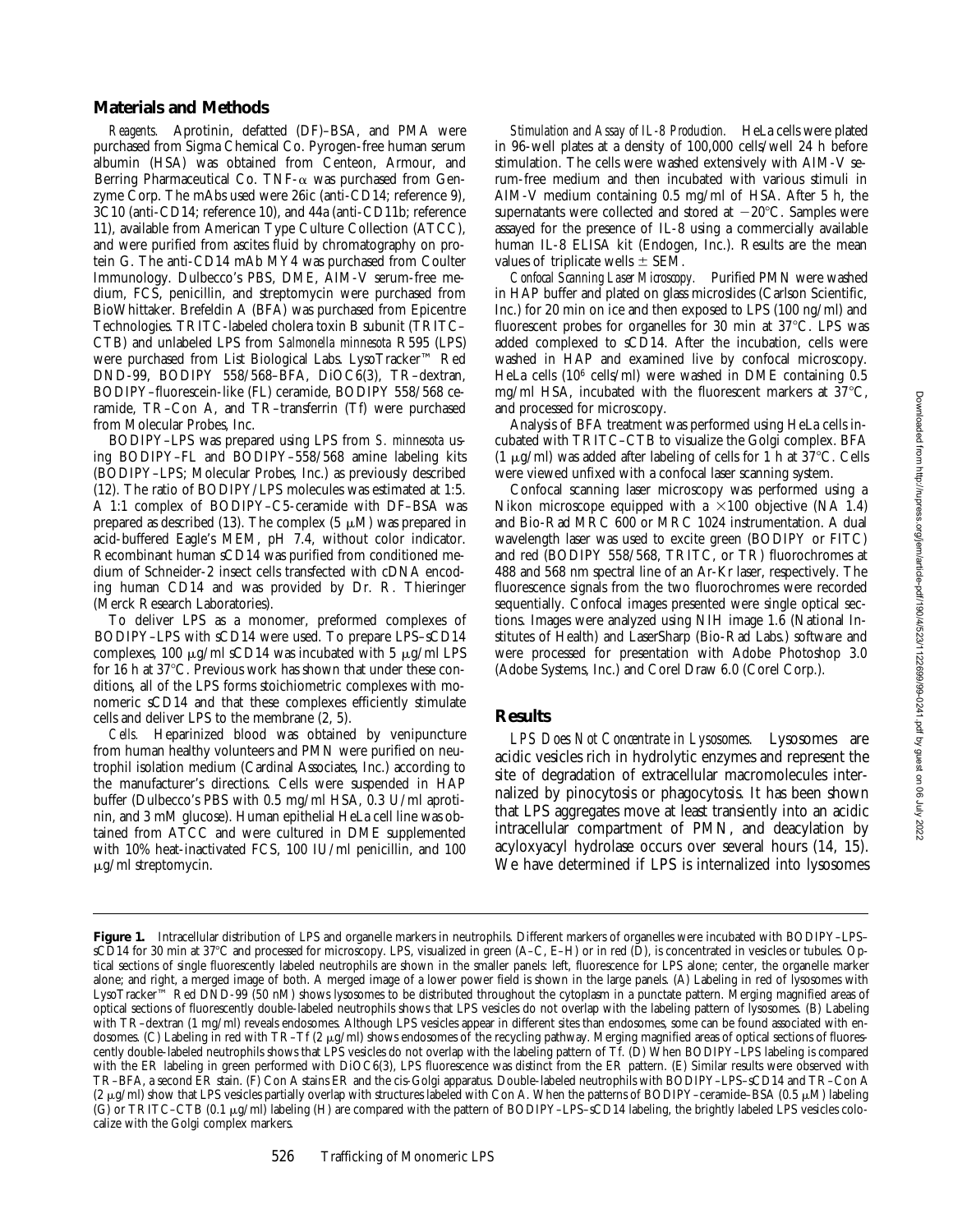

**Figure 2.** Intracellular distribution of LPS in neutrophils. Optical sections of fluorescently labeled neutrophils are shown. PMN were incubated with both PMA (10 ng/ml) and BODIPY– LPS–sCD14 complexes (left and right) or BODIPY–LPS–sCD14 complexes only (center) for 30 min at 37°C. Comparing magnified cells of optical sections of neutrophils in the presence or absence of PMA shows that vesicular LPS labeling was not affected by the released specific granules, although the autofluorescence of PMN was increased with PMA stimulation.

using a fluorescent, freely permeant probe with a high selectivity for acidic organelles, LysoTracker™ Red DND-99 (16). PMN were incubated with BODIPY–LPS (presented as BODIPY-LPS-sCD14) for 30 min at 37°C in the presence of LysoTracker™ Red DND-99, and live cells were observed by confocal microscopy. As previously reported, LPS appeared in a perinuclear area in a punctate or tubular pattern (Fig. 1 A; references 6 and 7). In contrast, the fluorescent lysosomes were distributed throughout the cytoplasm of PMN, consistent with the numerous azurophilic granules contained in these cells. The compartment containing the internalized LPS was readily distinguishable from lysosomes. We cannot exclude the possibility that a small amount of BODIPY–LPS might be localized within lysosomes. However, our methods could not distinguish LPS fluorescence above background autofluorescence in positions coincident with lysosomes. According to these observations, the vesicular transport from the plasma membrane does not appear to deliver LPS to lysosomes.

*LPS Does Not Concentrate in Specific Granules.* Activation of PMN with PMA or TNF- $\alpha$  induces fusion of specific granules with the cell membrane and upregulation of extracellular matrix receptors (laminin receptor, vitronectin receptor, and CD11b/CD18 antigens) on the cell surface, leading to leukocyte adhesion and extravasation (17). PMA-stimulated PMN release the contents of both their specific and azurophilic granules. When PMN were incubated with both PMA and BODIPY–LPS–sCD14 complexes, the autofluorescence of the cells was increased (Fig. 2). However, no modification in the punctate pattern of LPS fluorescence was observed, suggesting that LPS does not accumulate in specific granules.

*LPS Does Not Concentrate in Endosomes.* Endosomes are a structurally diverse population of vacuoles and tubules serving as sorting intermediates along both the biosynthetic and endocytic pathways, accumulating intraluminal membrane as they mature. Fluorescent dextran, an hydrophilic polysaccharide with poly- $(\alpha-d-1,6)$ -glucose) linkages, is rapidly taken up by an endocytic process and moves to early and late endosomes (18). We have studied the internalization of a fluid-phase marker (TR–dextran) and LPS in neutrophils. After 30 min at  $37^{\circ}$ C, TR-dextran appeared in an heterogeneous assortment of internalized vesicles as expected (Fig. 1 B). BODIPY–LPS, on the other hand, was concentrated in an organelle distinct from TRdextran (Fig. 1 B), suggesting that LPS is not localized in late endosomes after 30 min. Nevertheless, there was partial colocalization of LPS vesicles with dextran, as manifested by the punctate yellow staining in the merged images in some cells. This partial colocalization was detected most often near the plasma membrane, suggesting that LPS may traffic via endosomes containing dextran. Vesicular traffic involves several steps with distinct kinetics, and intermingling of endocytic markers with LPS after sequential endocytic uptake may be dependent on the length of incubation.

To further resolve the localization of LPS in endosomes, we examined the intracellular transport of endocytosed LPS in PMN using Tf to probe the recycling pathway. Fluorescent Tf (TR–Tf), which reaches sorting and recycling endosomes via clathrin-coated pits (19), was localized in a compartment clearly different from the structure containing BODIPY–LPS. After 30 min of incubation at  $37^{\circ}$ C, TR–Tf was in fact preferentially excluded from the regions labeled with BODIPY–LPS–sCD14 (Fig. 1 C). These observations indicate that the trafficking and sorting of LPS in neutrophils may occur in endosomes containing dextran and but not Tf.

*LPS Does Not Concentrate in the Endoplasmic Reticulum.* The endoplasmic reticulum (ER) is the largest endomembrane system within eukaryotic cells and performs a wide variety of functions, including calcium uptake and release, lipid and protein synthesis, protein translocation, folding, glycosylation, concentration, and export to the Golgi complex. In live cells, the flattened membranous sacs of the ER can be stained with DiOC6(3), a lipophilic fluorescent dye (20). AS DiOC6(3) fluoresces green, we performed colocalization studies using LPS labeled with a BODIPY probe that fluoresces in the red part of the spectrum (BODIPY 558/568–LPS). Green or red staining thus illustrates the re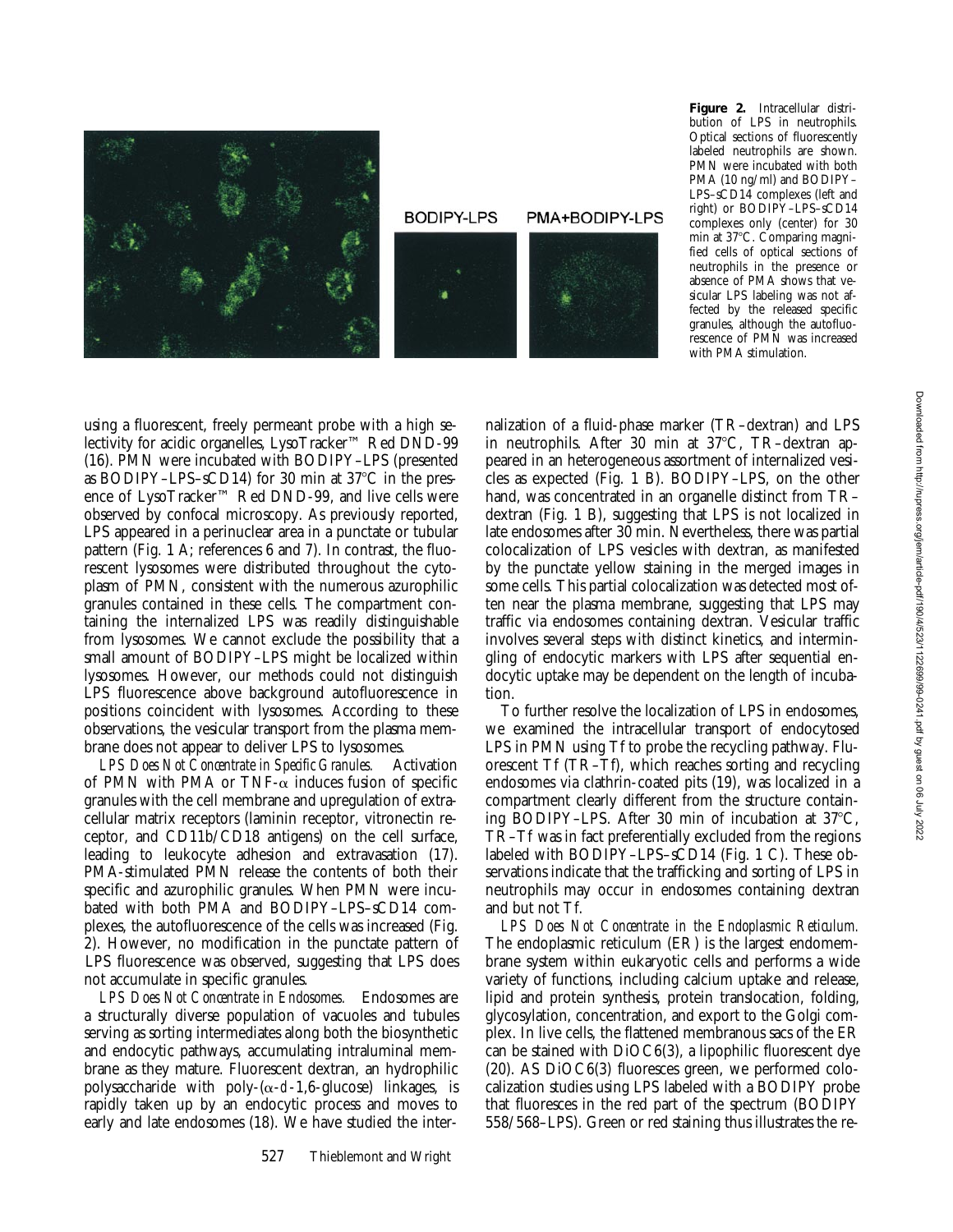spective distribution of DiOC6(3)– and BODIPY 558/ 568–LPS. Fluorescent LPS was observed in vesicular structures distinct from the ER (Fig. 1 D), suggesting that there was no direct transport of LPS to the ER from the cell surface. We have confirmed the absence of LPS in ER using a second marker. The fluorescently labeled fungal metabolite BFA intensely stains the ER at concentrations that have no discernible effects on intracellular transport or other cellular functions (21). After incubation of PMN with BODIPY– BFA, LPS was observed in vesicular structures clearly distinct from those stained with BFA (Fig. 1 E).

Con A binds with high affinity to immature structures that terminate in glucosyl, mannosyl, or mannosyl and *N*-acetyl glucosaminyl residues. Con A can label internal structures by uptake and trafficking and stains the rough ER and the dilated cisternae of the cis-Golgi apparatus side (22). Fig. 1 F depicts confocal images of PMN that were treated with TR–Con A and BODIPY–LPS–sCD14 for 30 min at 37<sup>o</sup>C. There was partial colocalization of LPS with Con A in most of the cells, as manifested by the punctate yellow staining in the merged images. As there was no colocalization of LPS with the previous ER probes, these observations were consistent with the finding that LPS concentrates in the proximal side of the Golgi complex.

*LPS Colocalizes with Golgi Apparatus Markers.* The Golgi apparatus can be selectively stained with fluorescent ceramide, which tends to associate preferentially with the trans-Golgi complex (23). After rapid transport to the Golgi apparatus, ceramide is metabolized to sphingomyelin, glucosylceramide, and further glycosphingolipids, suggesting that the pattern of distribution of fluorescently labeled ceramide may change over time in live cells. To stain cells with this probe, PMN were incubated first with BODIPY–LPS– sCD14 complexes for 20 min at  $37^{\circ}$ C and then BODIPY– ceramide–BSA was added for 5 min at room temperature. Cells were washed and subsequently warmed for 2 min at 37°C. Confocal microscopy studies showed that the punctate pattern of labeled cells was very similar with LPS or ceramide and that the brightly labeled LPS vesicles colocalized with ceramide fluorescence (Fig. 1 G). This strong colocalization suggests that LPS accumulates in the Golgi region.

Various glycolipid-binding toxins are internalized from the cell surface to the Golgi complex, and we have used CTB as marker of the Golgi apparatus (24). CT consists of a pentameric B subunit, which binds with high affinity to ganglioside GM1, and an A subunit, which stimulates adenylate cyclase, resulting in the elevation of cAMP. CTB is internalized by vesicular transport from the plasma membrane to the Golgi apparatus and persists in this compartment. As previously observed with ceramide, the punctate pattern of TRITC–CTB was similar to that seen for fluorescent LPS. Merging magnified areas of optical sections of fluorescently double-labeled PMN confirmed that the brightly labeled LPS vesicles colocalized with fluorescent CTB (Fig. 1 H). The specific Golgi subcompartment(s) containing LPS (or CTB) could not be identified, as they cannot be resolved by confocal fluorescence microscopy.



**Figure 3.** Quantification of LPS with lysosomal and Golgi apparatus markers in neutrophils. Cells were labeled in the presence of either LysoTracker™ Red DND-99 or TRITC–CTB for 30 min at 37°C and processed for microscopy. 15–40 fields of live cells per experiment were observed, with an average of 5–20 cells per field. All green (LPS-containing) vesicles in the field were visually assigned as either not colocalized or colocalized with the red Golgi apparatus or lysosomal marker. Each experiment included data on 101–245 vesicles. Data is presented as the mean  $\pm$  range for two experiments.

*Quantification of LPS with Lysosomal and Golgi Apparatus Markers in Neutrophils.* Transport of LPS was quantified by counting fluorescent LPS vesicles, which overlap with specific probes of the intracellular compartment. Using LysoTracker™ Red DND-99 and TRITC–CTB as probes of lysosomes and the Golgi apparatus, respectively, we observed that 74% of LPS vesicles colocalized with CTB probe in neutrophils (Fig. 3). In contrast, most LPS vesicles failed to colocalize with the lysosomal marker. These results suggest that, as seen in Fig. 1, most LPS is directed to the Golgi apparatus.

*HeLa Cells Respond to LPS–sCD14 Complexes.* Although LPS appeared to be transported to the Golgi complex, which is also stained with CTB and ceramide, it was possible that the probes were in separate compartments that were unresolvable using confocal microscopy. This is a particular concern in the centers of the cells, where many organelles are concentrated. It is even more of an issue with neutrophils, which are small  $(12-14 \mu m)$  in diameter) and have compact, spheroidal and juxtanuclear Golgi complexes. In contrast, epithelial cells exhibit an extensive, loose, and perinuclear Golgi apparatus, forming a heterogeneous ribbon-like structure connected to several networks of anastomosed membranous tubules or trans-Golgi network (TGN). The Golgi structure has been thoroughly investigated in epithelial HeLa cells, which are  $100-140 \mu m$ in diameter (25, 26), and we therefore used this cell type to confirm the localization of LPS within the cell. HeLa cells take up a low amount of BODIPY–LPS–sCD14 after 30 min at 37°C, as detected by FACScan™ (Becton Dickinson; data not shown). Although the uptake of LPS from LPS–sCD14 complexes is relatively low, HeLa cells do respond to LPS–sCD14 complexes by secretion of IL-8 (Fig.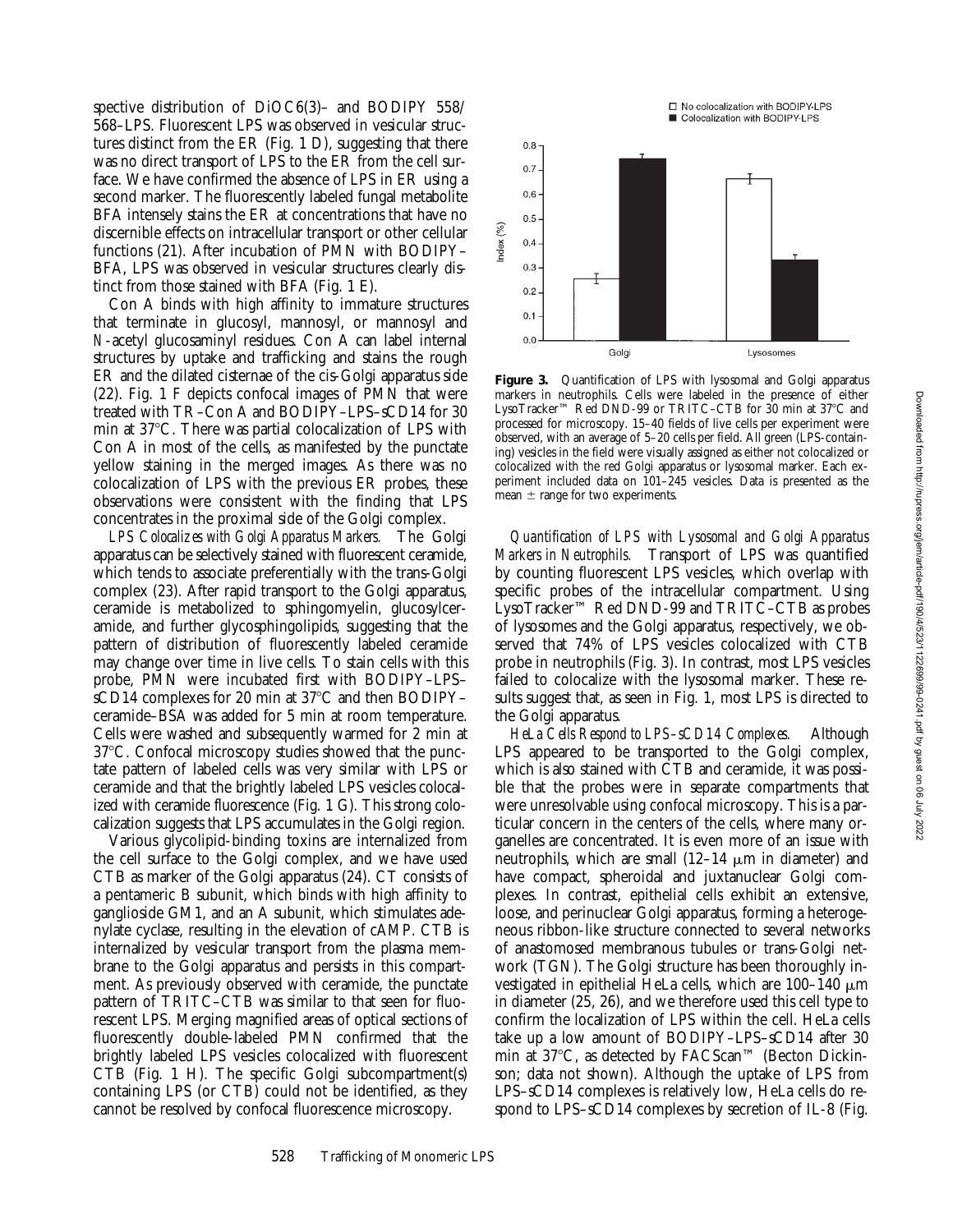

**Figure 4.** IL-8 secretion by HeLa cells in response to LPS–sCD14 complexes. (A) Monolayers of HeLa cells were incubated for 5 h with different concentrations of LPS–sCD14 complexes, and the supernatants were assayed for IL-8 production by ELISA. Results are means  $\pm$  SD of triplicate determinations of a representative experiment repeated three times. (B) CD14-dependent IL-8 secretion in response to LPS–sCD14 complexes. HeLa cells were incubated with LPS–sCD14 in the presence or absence of mAbs (10  $\mu$ g/ml) for 5 h, and the supernatants were assayed for IL-8 production by ELISA. Results are means  $\pm$  SD of triplicate determinations of a representative experiment repeated two times.

4 A). This secretion was LPS dose– and CD14-dependent, as the cytokine response was completely inhibited by two neutralizing anti-CD14 mAbs, 3C10 (27) and MY4 (Fig. 4 B). IL-8 production was not inhibited by two control mAbs, 26ic, which recognizes CD14 without inhibiting binding of LPS or responses towards LPS (4, 28), and 44a, which binds CD11b molecules (11).

*Internalized LPS Colocalizes with Golgi Apparatus Markers in HeLa Cells.* We have tested the ability of HeLa cells to internalize LPS. Cells were labeled for 60 min at  $37^{\circ}$ C with BODIPY–LPS and washed before observation by confocal microscopy. Fluorescent LPS was detected in a collection of elongate and punctate structures consistent with the location of the Golgi (Fig. 5). Cells contained either a compact juxtanuclear reticulum, a structure characteristic of the Golgi apparatus, or dispersed tubulovesicular membranes, suggesting mitotic disassembly, fragmentation, and redistribution of the structure in living HeLa cells.

We analyzed in parallel the location of LPS and Golgi apparatus labels. We observed that the distribution of LPS overlapped with that of both CTB–FITC and BODIPY– ceramide (Fig. 5, A and B), confirming that most of the internalized BODIPY–LPS accumulated in the Golgi apparatus. It should be noted that dots of fluorescent LPS not overlapping with Golgi apparatus probes were also detected, suggesting that a fraction of internalized LPS may reside in endosomes, resembling the pattern of BODIPY– LPS observed in PMN (Fig. 1 B). These results are consistent with the Golgi apparatus being the primary delivery site of LPS by endocytic membrane movement from the plasma membrane. These observations suggest that the trafficking and sorting of LPS in HeLa cells follows the same general scheme as in PMN: LPS internalization may occur through endosomes, initially accessible to the fluid phase marker dextran, and is further directed into vesicular/tubular parts of the Golgi apparatus.

*BFA Causes Redistribution of BODIPY–LPS and Golgi Apparatus Marker.* Treatment of cells with BFA is known to interfere with coat assembly and results in retrograde merging of Golgi complex membranes with the ER (29). BFA blocks membrane export out of the ER and inhibits vesicle formation. This is due to BFA's inhibition of nucleotide exchange onto ADP ribosylation factor, a low-molecularmass GTP-binding protein that prevents assembly of cytosolic coat proteins (including COP I components) onto target membranes. At the same time, extensive retrograde transport of Golgi complex components to the ER mediated by growth of Golgi tubules occurs with BFA, leading to the dilation of the ER and the complete loss of Golgi apparatus structure. In this study, we investigated the effect of BFAinduced retrograde membrane transport from Golgi apparatus to ER on LPS vesicles. HeLa cells were first labeled with both LPS and CTB probes for 1 h at  $37^{\circ}$ C and washed and then incubated with BFA for 1 h at  $37^{\circ}$ C before observation by confocal microscopy. In BFA-treated cells, the fluorescent LPS probe was found in scattered/ fragmented cytoplasmic patches (Fig. 6). The disassembly of the Golgi complex was visualized by the dispersed CTB fluorescence after BFA treatment. Fluorescent LPS frequently colocalized or was located in proximity to the dispersed CTB-positive structures. Our finding indicates that BFA induced disassembly of the Golgi complex and, in parallel, redistribution of LPS vesicles. These results confirm our conclusion that LPS localizes in the Golgi compartment.

### **Discussion**

*Monomeric LPS May Move to the Golgi Apparatus by Retrograde Transport.* Here we show that biologically active LPS, delivered to cell membranes as monomers, rapidly colocalizes with vital stains of the Golgi apparatus. Furthermore, the LPS localization was disrupted after BFAinduced disruption of the Golgi complex. The colocalization was observed in two cell types (PMN and HeLa cells, Fig. 1, G and H and Fig. 5, A and B), suggesting that trafficking of LPS to the Golgi complex is not unique to leukocytes and may be a general property of cells.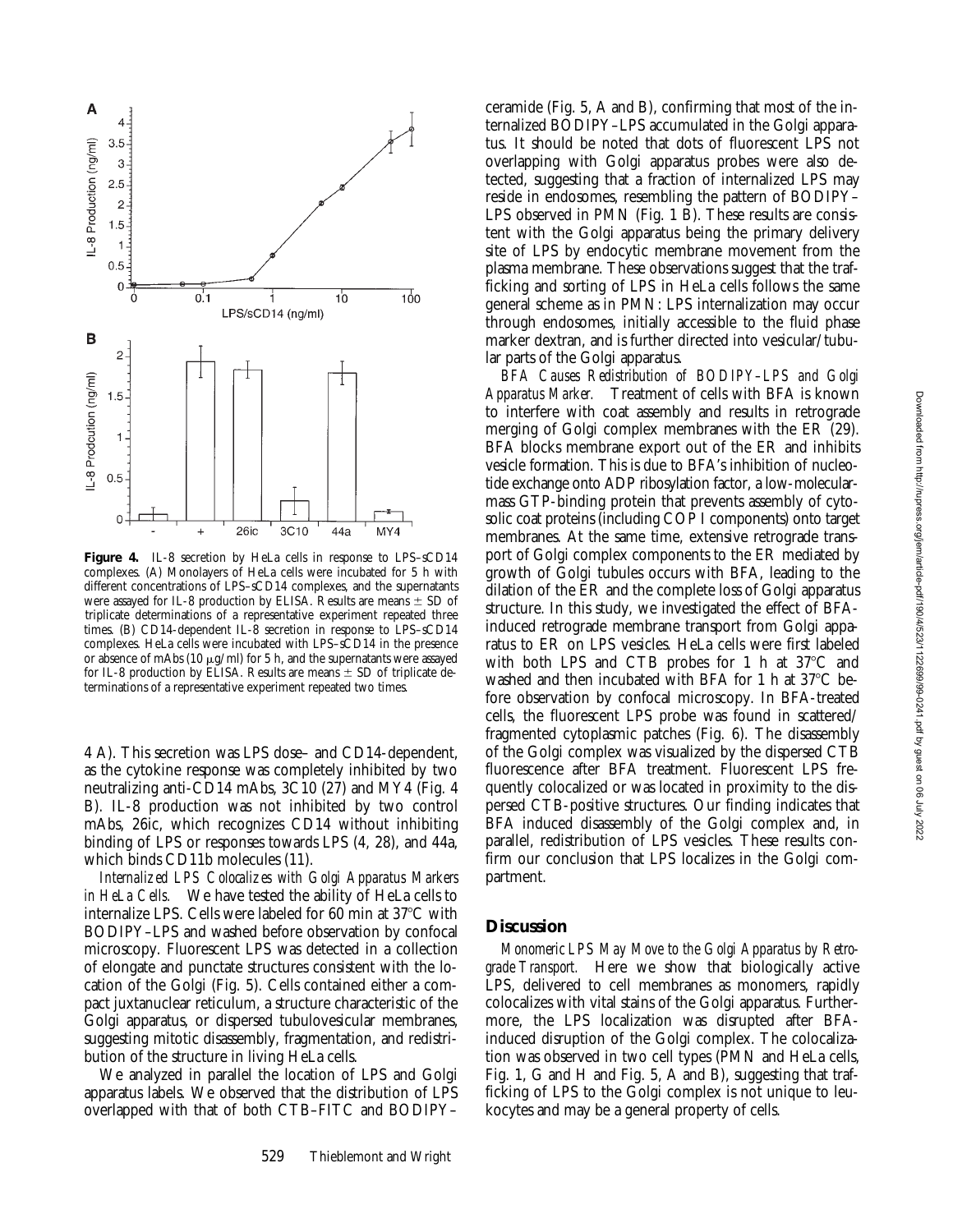

**Figure 5.** Intracellular distribution of LPS in HeLa cells. Optical sections of fluorescently labeled cells are shown. HeLa cells were incubated simultaneously with BODIPY–LPS and TRITC–CTB for<br>60 min at 37°C in DME with colocalizes with TRITC–CTB in the perinuclear area. (B) Cells were examined for staining of LPS (red) and ceramide (green). Merging the images revealed colocalization of LPS with ceramide (yellow), indicating that LPS colocalizes with Golgi apparatus markers.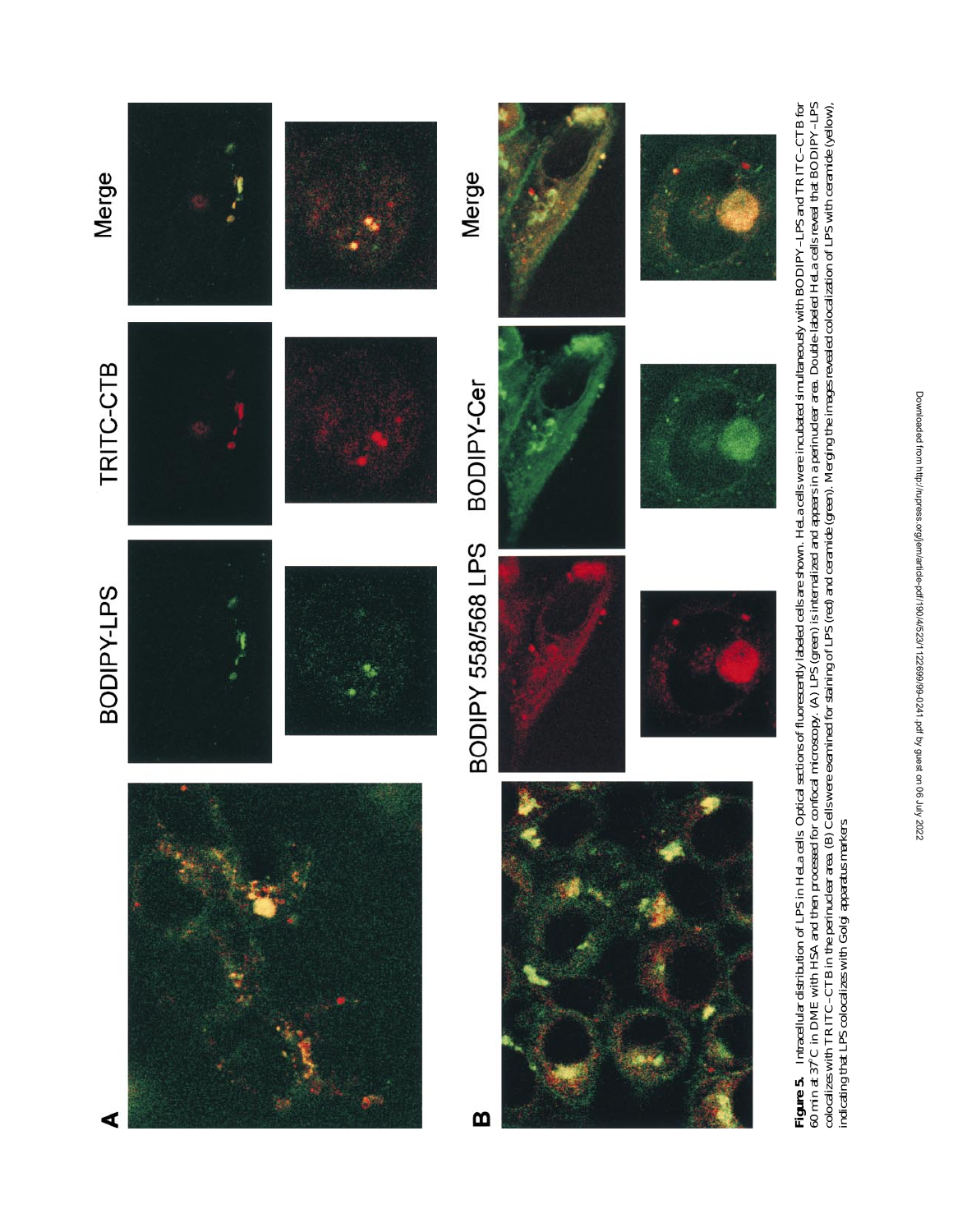

**Figure 6.** Localization of LPS in HeLa cells is disrupted by BFA. HeLa cells were incubated<br>with BODIPY-LPS and BODIPY-LPS and TRITC–CTB for 60 min at 37°C in DME with HSA, washed, and warmed in the absence or presence of BFA  $(1 \mu g)$ ml) for  $60$  min at  $37^{\circ}$ C before examination by confocal microscopy. LPS (green) colocalizes with CTB (red) and appears in a perinuclear area before BFA treatment (yellow on merge panels). Upon BFA exposure, however, BODIPY-LPS TRITC–CTB redistribute to scattered/fragmented cytoplasmic structures.

A major function of the ER and Golgi apparatus is to package proteins for export, and membranes of these organelles must therefore move with their protein cargo toward the plasma membrane. Retrieval of the vesicular membrane is achieved by the process of "retrograde transport," and we hypothesize that LPS utilizes this process to achieve movement to the Golgi complex. The pathway of retrograde transport involves the endosomal compartment (30, 31) and, in keeping with this hypothesis, we have observed that LPS shows partial overlap with the endosomal marker, dextran (Fig. 1 B). It is interesting to note that certain bacterial toxins such as cholera toxin, diphtheria toxin, *Pseudomonas* exotoxin A, Shiga toxin, or plant toxins such as ricin also utilize retrograde transport to reach their target intracellular compartments (24, 30). Surface-bound toxin enters cells by endocytosis, with the precise endocytic route depending on the nature of the receptor. The toxins are then carried on membranes that recycle between the plasma membrane and the TGN and between the TGN and the ER. After reaching the ER, the toxins cross the membrane and introduce a toxic enzyme into the cytoplasm. In a similar fashion, retrograde transport of LPS (endotoxin) via sorting endosomes may be responsible for its Golgi complex localization and perhaps its biological activity as well.

As BFA disrupts the Golgi apparatus, it would be of interest to determine if it affects LPS signaling. Unfortunately, BFA is also a potent inhibitor of protein secretion and, therefore, we could not evaluate a potential effect of BFA treatment on cytokine production in response to LPS. Furthermore, previous work (32) has shown that BFA treatment strongly enhances nuclear factor (NF)-κB translocation in HeLa cells, thus precluding a study on LPSinduced NF-κB activation in BFA-treated cells.

*Two Fates for Internalized LPS with Opposite Biological Consequences.* We wish to stress that the process observed here with monomeric LPS differs critically from that studied by a range of prior authors using LPS aggregates or whole Gram-negative bacteria (33–40). Indeed, it appears that there are two distinct routes of LPS trafficking with two distinct biological outcomes: monomeric LPS is delivered to the Golgi apparatus, a process associated with cell stimulation, whereas LPS aggregates are delivered to lysosomes, a process not associated with cell stimulation.

*Delivery of LPS Aggregates to Lysosomes.* LPS aggregates and whole bacteria are clearly delivered to lysosomes (38, 41, 42). Like other particulates, LPS aggregates and whole bacteria are carried as cargo in the lumen of endosomes or phagosomes. Delivery to lysosomes results in degradation of LPS, and the action of one particular lysosomal enzyme (acyloxyacyl hydrolase; reference 14) results in the transformation of LPS to a form that antagonizes the cell-stimulating capacity of complete LPS (43). Receptors for IgG on macrophages are known to deliver antigen to lysosomes, and anti-LPS antibodies are known to hasten clearance and decrease cellular responses to LPS (44). Finally, recent work indicates that during uptake of LPS aggregates, mCD14 accompanies LPS into the cell (45).

*Delivery of LPS Monomers to the Golgi Apparatus.* sCD14 delivers LPS to cells not as aggregates but as monomers. In contrast to aggregates, endocytosis of monomeric LPS occurs after dissociation from mCD14 (45), and it appears that this LPS is not carried in the lumen of a vesicle but rather as part of the membrane bilayer. Monomeric LPS is clearly not transported to lysosomes (Fig. 1 A) but moves instead to the Golgi complex. Finally, it is clear that LPS delivered as a monomer is biologically active. Responses to LPS are optimized when LPS is delivered as monomers with CD14 (references 2 and 4 and Le Grand, C.B., N. Lamping, T. Sugiyama, S.D. Wright, and R. Thieringer, manuscript submitted for publication) or when fused with the plasma membrane after incorporation into a viral envelope (46).

The studies reported here use LPS–sCD14 complexes designed to optimize the efficacy of LPS in cell stimulation and have resulted in predominant delivery of LPS to the Golgi complex. At the opposite pole, LPS may be delivered to cells in complex with IgG in such a way as to min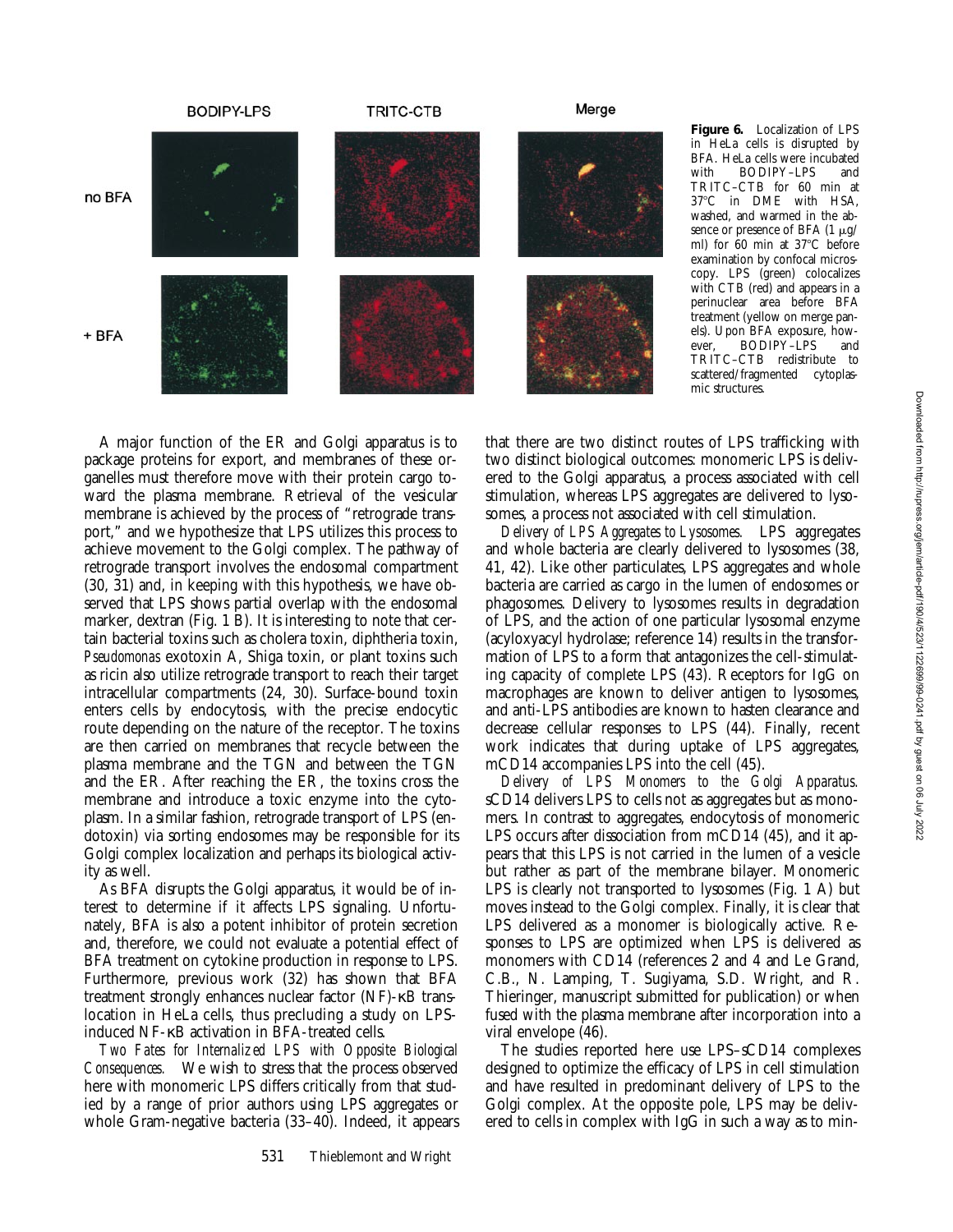imize cell stimulation (44) and presumably maximize delivery to lysosomes. We wish to stress that neither condition closely mimics infection. It appears likely that during phagocytosis of a live Gram-negative bacterium, the bulk of LPS will be delivered as vesicular cargo to the lysosome, and a smaller fraction of LPS may fuse with the plasma membrane, either by diffusion or the action of the lipid transfer proteins LBP and CD14. Under these circumstances, the bulk of LPS may be destroyed in the lysosomes, while the cells may simultaneously receive an optimal stimulus from LPS that has fused with the membrane.

*Role of Internalization in Cell Stimulation.* As described in the Introduction, several lines of evidence suggest that internalization of LPS may be necessary for at least some types of signal transduction by LPS. The precise mechanism by which Golgi apparatus internalization affects signal transduction, however, is not clear at the time of this writing. Two hypotheses may be entertained. In the first, LPS may have its effects through modulation or interruption of vesicular transport per se. It is clear that the lipid composition of membranes may direct their fate. Transformation of sphingomyelin to ceramide in the plasma membrane causes vesiculation (47), and after traffic to the Golgi complex, ceramide may be converted to glucosyl ceramide which, in turn, is brought back to the plasma membrane (48). LPS differs from endogenous lipids in that it cannot be metabolically transformed in the Golgi complex and may thereby interrupt traffic. In support of this hypothesis, accumulation of unfolded proteins in the ER is known to initiate a stress response called the "ER stress response" (49) or "unfolded protein response" (50). Activation of NF-κB (51) is a well known signal induced by LPS and has been reported to occur during ER stress (52). A second hypothesis is that proteins involved in sensing infection (pattern recognition receptors) may be located in the Golgi apparatus or may need to move to the Golgi apparatus to signal. An example of the latter case is seen in the proteins that sense cholesterol concentration (53). SCAP (SREBP cleavage-activating protein) senses cholesterol concentration and initiates a cascade of events that activates transcription of genes for cholesterol

synthesis. In the presence of adequate levels of cholesterol, SCAP does not initiate this cascade, and recent data suggests that under these conditions it is sequestered in a pre-Golgi compartment in an endo H–sensitive form. Low cholesterol levels trigger both translocation to the Golgi apparatus and initiate the steps leading to cholesterol synthesis. Mutations in SCAP delete in parallel the ability to both move to the Golgi complex and initiate cholesterol synthesis. In this regard, recent studies have implicated both Tolllike receptor (TLR)2 and TLR4 as proteins involved in signaling by LPS (54–59). The subcellular distribution of TLR protein before and after LPS stimulation will be of substantial interest.

Whether or not responses are initiated by either of the mechanisms described above, it is now increasingly clear that LPS is recognized not as a free monomer but in the context of its packing in a membrane. E5531 is a synthetic LPS antagonist that resembles LPS but blocks its action in cells (60). A mirror image of E5531 was synthesized by inversion of all 13 optically active sites in the molecule, and the enantiomeric form was an equally active antagonist (Christ, W.J. 1998. Advances in synthetic LPS antagonists. Oral presentation at Fifth Conference of the International Endotoxin Society, Santa Fe, NM). This observation argues against the recognition of LPS by a stoichiometric interaction with a stereospecific binding site and rather suggests that the colligative properties of LPS may play a key role in recognition. In keeping with this view, we have observed that the ability of another LPS antagonist (*Rhodobacter sphaeroides* [Rs]LPS) to stimulate cells is dramatically altered by membrane-active agents. The antagonist activity of RsLPS may be transformed to agonist by the addition of the membrane-active agent, chlorpromazine, suggesting an important role for membrane packing in recognition of LPS. From these considerations, we are directed to seek recognition proteins that sense LPS in a bilayer or the properties of a bilayer containing LPS. The LPS trafficking process we have observed here represents a cellular response to LPS as part of a membrane and contributes to an emerging picture of key steps in the innate recognition of LPS.

*Submitted: 12 February 1999 Revised: 11 June 1999 Accepted: 22 June 1999*

### **References**

- 1. Wright, S.D. 1999. Innate recognition of microbial lipids. *In* Inflammation: Basic Principles and Clinical Correlates. J.I. Gallin, R. Snyderman, D. Fearon, B. Haynes, and C. Nathan, editors. Raven Press, New York, New York.
- 2. Hailman, E., T. Vasselon, M. Kelley, L.A. Busse, M.C.-T. Hu, H.S. Lichenstein, P.A. Detmers, and S.D. Wright. 1996. Stimulation of macrophages and neutrophils by complexes of lipopolysaccharide and soluble CD14. *J. Immunol.* 156:4384–

We gratefully acknowledge the gift of recombinant sCD14 and fluorescently labeled LPS preparations from Dr. R. Thieringer. We thank Paul Fischer and Jeanine Regenthal for assistance in cytometry facility. We thank Drs. P. Detmers, N. Lamping, R. Thieringer, and T. Vasselon for helpful discussion or critical reading of this manuscript.

Address correspondence to Samuel D. Wright, Merck Research Laboratories, 126 E. Lincoln Ave., R80W-250, Rahway, NJ 07065. Phone: 732-594-3086; Fax: 732-594-1169; E-mail: samuel\_wright@merck.com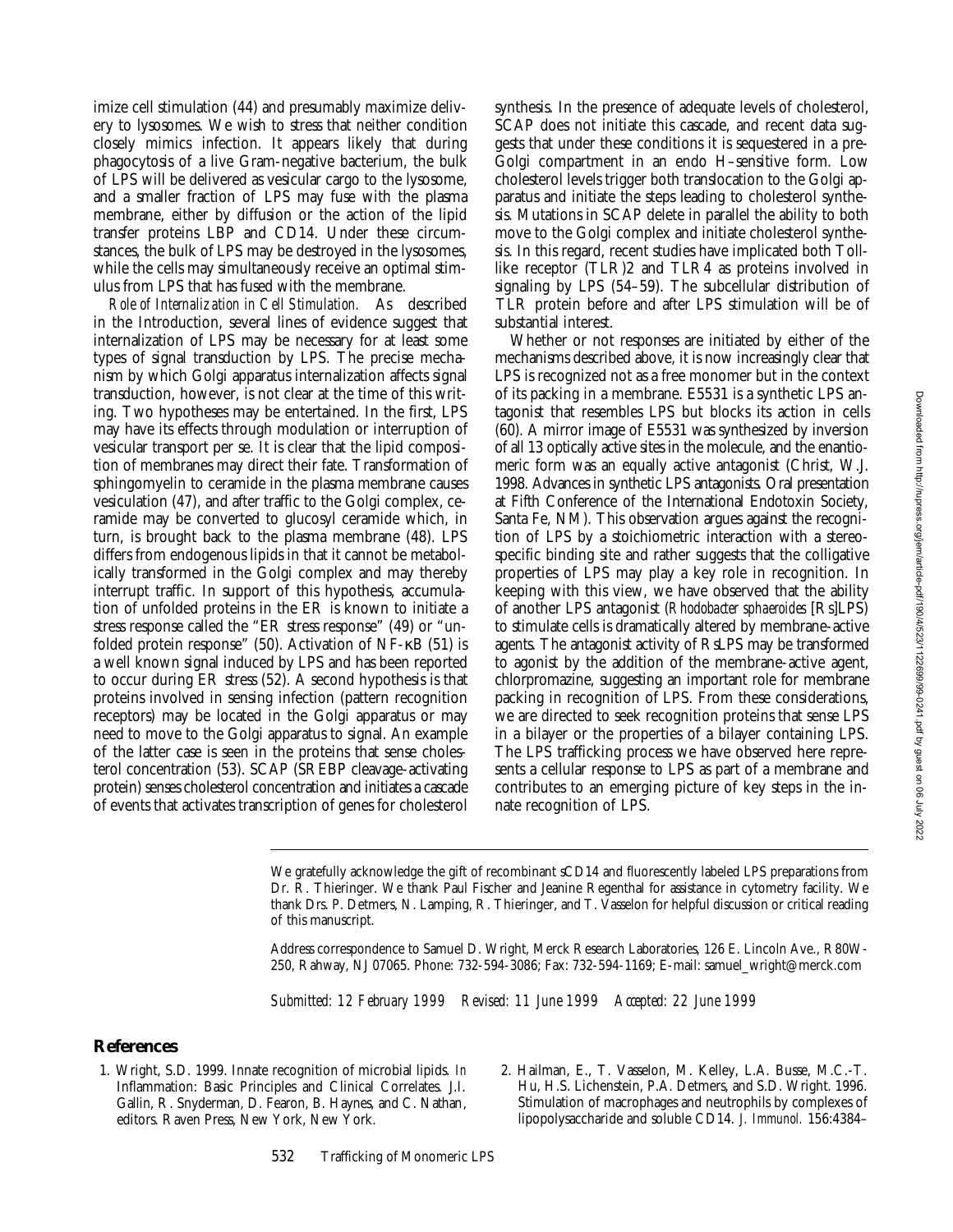4390.

- 3. Wurfel, M.M., E. Hailman, and S.D. Wright. 1995. Soluble CD14 acts as a shuttle in the neutralization of lipopolysaccharide (LPS) by LPS-binding protein and reconstituted high density lipoprotein. *J. Exp. Med.* 181:1743–1754.
- 4. Hailman, E., H.S. Lichenstein, M.M. Wurfel, D.S. Miller, D.A. Johnson, M. Kelley, L.A. Busse, M.M. Zubrowski, and S.D. Wright. 1994. Lipopolysaccharide (LPS)-binding protein accelerates the binding of LPS to CD14. *J. Exp. Med.* 179:269–277.
- 5. Vasselon, T., R. Pironkova, and P.A. Detmers. 1997. Sensitive responses of leukocytes to LPS require a protein distinct from CD14 at the cell surface. *J. Immunol.* 159:4498–4505.
- 6. Detmers, P.A., N. Thieblemont, T. Vasselon, R. Pironkova, D.S. Miller, and S.D. Wright. 1996. Potential role of membrane internalization and vesicle fusion in adhesion of neutrophils in response to lipopolysaccharide and TNF. *J. Immunol.* 157:5589–5596.
- 7. Thieblemont, N., and S.D. Wright. 1997. Mice genetically hyporesponsive to lipopolysaccharide (LPS) exhibit a defect in endocytic uptake of LPS and ceramide. *J. Exp. Med.* 185: 2095–2100.
- 8. Thieblemont, N., R. Thieringer, and S.D. Wright. 1998. Innate immune recognition of bacterial lipopolysaccharide: dependence on interactions with membrane lipids and endocytic movement. *Immunity.* 8:771–777.
- 9. Todd, R.F., A. Van Agthoven, S.F. Schlossman, and C. Terhorst. 1982. Structural analysis of differentiation antigens Mo1 and Mo2 on human monocytes. *Hybridoma.* 1:329–337.
- 10. Van Voorhis, W.C., R.M. Steinman, L.S. Hair, J. Luban, M.D. Witmer, S. Koide, and Z.A. Cohn. 1983. Specific antimononuclear phagocyte monoclonal antibodies. Application to the purification of dendritic cells and the tissue localization of macrophages. *J. Exp. Med.* 158:126–145.
- 11. Dana, N., B. Styrt, J.D. Griffin, R.F. Todd, M.S. Klempner, and M.A. Arnaout. 1986. Two functional domains in the phagocyte membrane glycoprotein Mo1 identified with monoclonal antibodies. *J. Immunol.* 137:3259–3263.
- 12. Yu, B., and S.D. Wright. 1996. Catalytic properties of lipopolysaccharide (LPS) binding protein. Transfer of LPS to soluble CD14. *J. Biol. Chem.* 271:4100–4105.
- 13. Pagano, R.E., and O.C. Martin. 1989. A series of fluorescent *N*-acetylsphingosines: synthesis, physical properties, and studies in cultured cells. *Biochemistry.* 27:4439–4445.
- 14. Munford, R.S., and C.L. Hall. 1986. Detoxification of bacterial lipopolysaccharides (endotoxins) by a human neutrophil enzyme. *Science.* 234:203–205.
- 15. Munford, R.S., and C.L. Hall. 1985. Uptake and deacylation of bacterial lipopolysaccharides by macrophages from normal and endotoxin-hyporesponsive mice. *Infect. Immun.* 48:464–473.
- 16. Via, L.E., R.A. Fratti, M. McFalone, E. Pagan-Ramos, D. Deretic, and V. Deretic. 1998. Effects of cytokines on mycobacterial phagosome maturation. *J. Cell Sci.* 111:897–905.
- 17. Singer, I.I., S. Scott, D.W. Kawka, and D.M. Kazazis. 1989. Adhesomes: specific granules containing receptors for laminin, C3bi/fibrinogen, fibronectin, and vitronectin in human polymorphonuclear leukocytes and monocytes. *J. Cell Biol.* 109:3169–3182.
- 18. Berlin, R.D., and J.M. Oliver. 1980. Surface functions during mitosis. II. Quantification of pinocytosis and kinetic characterization of the mitotic cycle with a new fluorescence technique. *J. Cell Biol.* 85:660–671.
- 19. Ghosh, R.N., D.L. Gelman, and F.R. Maxfield. 1994.

Quantification of low density lipoprotein and transferrin endocytic sorting HEp2 cells using confocal microscopy. *J. Cell Sci.* 107:2177–2189.

- 20. Sabnis, R.W., T.G. Deligeorgiev, M.N. Jachak, and T.S. Dalvi. 1997. DiOC6(3): a useful dye for staining the endoplasmic reticulum. *Biotech. Histochem.* 72:253–258.
- 21. Deng, Y., J.R. Bennink, H.C. Kang, R.P. Haugland, and J.W. Yewdell. 1995. Fluorescent conjugates of brefeldin A selectively stain the endoplasmic reticulum and Golgi complex of living cells. *J. Histochem. Cytochem.* 43:907–915.
- 22. Winqvist, L., L.C. Eriksson, and G. Dallner. 1979. Interaction of lectins with proteins of the endoplasmic reticulum and Golgi system of rat liver. *J. Cell Sci.* 39:101–116.
- 23. Lipsky, N.G., and R.E. Pagano. 1985. A vital stain for the Golgi apparatus. *Science.* 228:745–747.
- 24. Bastiaens, P.I.H., I.V. Majoul, P.J. Verveer, H.D. Soling, and T.M. Jovin. 1996. Imaging the intracellular trafficking and state of the AB5 quaternary structure of cholera toxin. *EMBO (Eur. Mol. Biol. Organ.) J.* 15:4246–4253.
- 25. Shima, D.T., N. Cabrera-Poch, R. Pepperkok, and G. Warren. 1998. An ordered inheritance strategy for the Golgi apparatus: visualization of mitotic disassembly reveals a role for the mitotic spindle. *J. Cell Biol.* 141:955–966.
- 26. Jesch, S.A., and A.D. Linstedt. 1998. The Golgi and endoplasmic reticulum remain independent during mitosis in HeLa cells. *Mol. Biol. Cell.* 9:623–635.
- 27. Juan, T.S., M.J. Kelley, D.A. Johnson, L.A. Busse, E. Hailman, S.D. Wright, and H.S. Lichenstein. 1995. Soluble CD14 truncated at amino acid 152 binds lipopolysaccharide (LPS) and enables cellular response to LPS. *J. Biol. Chem.* 270:1382–1387.
- 28. Wright, S.D., R.A. Ramos, P.S. Tobias, R.J. Ulevitch, and J.C. Mathison. 1990. CD14, a receptor for complexes of lipopolysaccharide (LPS) and LPS binding protein. *Science.* 249:1431–1433.
- 29. Lippincott-Schwartz, J., L.C. Yuan, J.S. Bonifacino, and R.D. Klausner. 1989. Rapid redistribution of Golgi proteins into the ER in cells treated with brefeldin A: evidence for membrane cycling from Golgi to ER. *Cell.* 56:801–813.
- 30. Sandvig, K., and B. van Deurs. 1996. Endocytosis, intracellular transport, and cytotoxic action of Shiga toxin and ricin. *Physiol. Rev.* 76:949–966.
- 31. Schapiro, F.B., C. Lingwood, W. Furuya, and S. Grinstein. 1998. pH-independent retrograde targeting of glycolipids to the Golgi complex. *Am. J. Physiol.* 274:C319–C332.
- 32. Pahl, H.L., and P.A. Baeuerle. 1995. A novel signal transduction pathway from the endoplasmic reticulum to the nucleus is mediated by transcription factor NF-kB. *EMBO (Eur. Mol. Biol. Organ.) J.* 14:2580–2588.
- 33. Morrison, D.C., and R.J. Ulevitch. 1978. The effects of bacterial endotoxins on host mediation systems. A review. *Am. J. Pathol.* 93:526–617.
- 34. Ruiter, D.J., J. van der Meulen, A. Brouwer, M.J. Hummel, B.J. Mauw, J.C. van der Ploeg, and E. Wisse. 1981. Uptake by liver cells of endotoxin following its intravenous injection. *Lab. Invest.* 45:38–45.
- 35. Kang, Y.H., R.S. Dwivedi, and C.H. Lee. 1990. Ultrastructural and immunocytochemical study of the uptake and distribution of bacterial lipopolysaccharide in human monocytes. *J. Leukoc. Biol.* 48:316–332.
- 36. Risco, C., J.L. Carrascosa, and M.A. Bosch. 1991. Uptake and subcellular distribution of *Escherichia coli* lipopolysaccharide by isolated rat type II pneumocytes. *J. Histochem. Cy-*